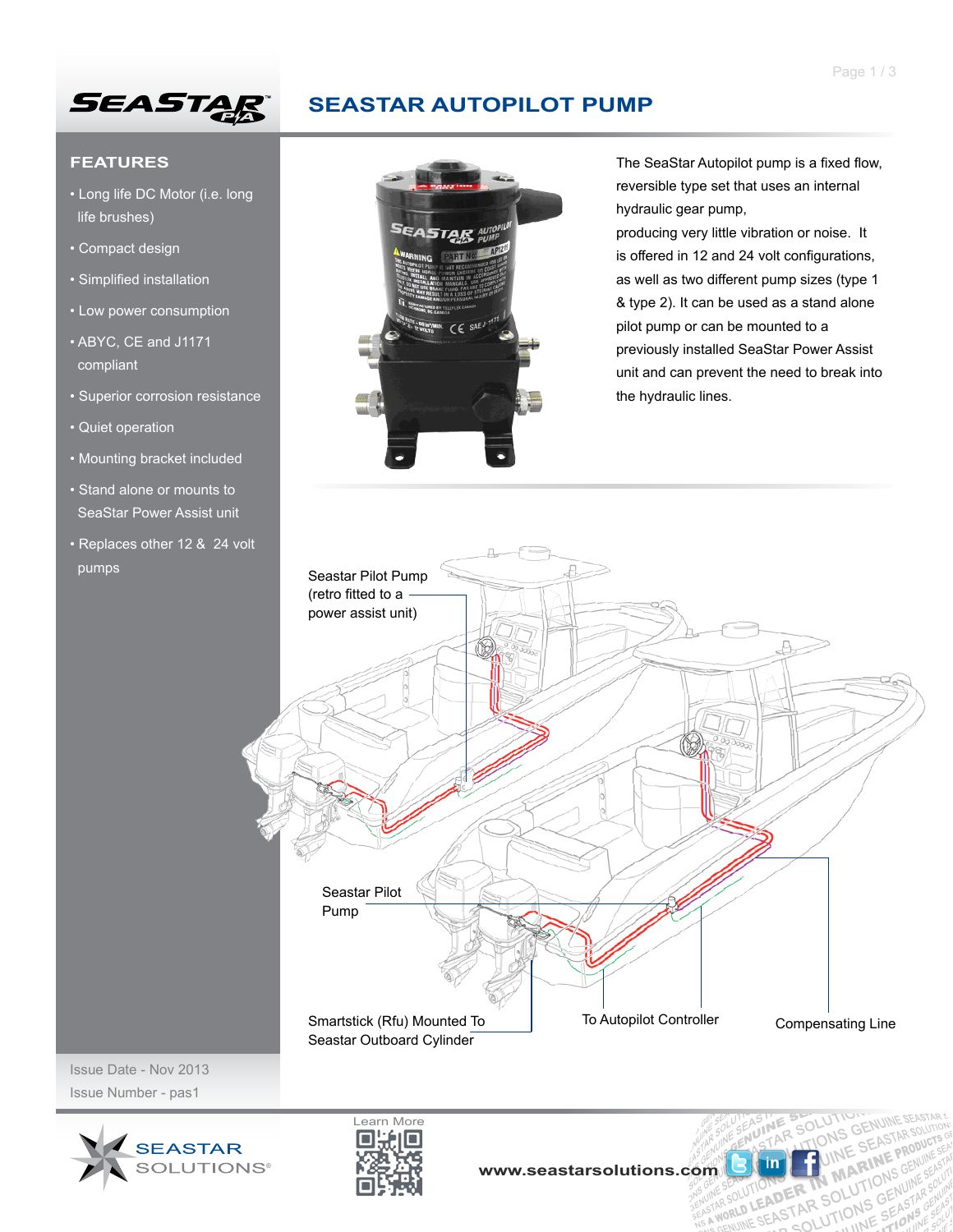

### **SEASTAR AUTOPILOT PUMP**

#### **SPECIFICATIONS**

| <b>TECHNICAL SPECIFICATION</b>                            |                                                   |  |  |  |
|-----------------------------------------------------------|---------------------------------------------------|--|--|--|
| Voltage                                                   | 12 or 24 volts                                    |  |  |  |
| Fittings                                                  | Compatible w/ Standard SeaStar Hoses (HO51xx etc) |  |  |  |
| <b>WIRE DETAILS</b>                                       |                                                   |  |  |  |
| Length                                                    | 24"                                               |  |  |  |
| Gauge                                                     | 12 awg                                            |  |  |  |
| Connector                                                 | None - Bare Leads                                 |  |  |  |
| Oil Compatibility                                         | SeaStar Steering Fluid (MIL 5606)                 |  |  |  |
| Weight                                                    | 4.9 lbs (2.2 kg)                                  |  |  |  |
| <b>Autopilot Pump Sizes</b>                               | Type 1: 60 in3/min (no-load)                      |  |  |  |
|                                                           | Type 2: 100 in3/min (no-load)                     |  |  |  |
| Maximum Pressure                                          | 1000 psi                                          |  |  |  |
| <b>Typical Current Draw</b><br>(Depending on Application) | 12V Type 1: $4-8$ amps                            |  |  |  |
|                                                           | 12V Type 2: $5 - 11$ amps                         |  |  |  |
|                                                           | 24V Type 1: $2 - 4$ amps                          |  |  |  |
|                                                           | 24V Type 2: $3 - 6$ amps                          |  |  |  |
| AUTOPILOT PUMP CYLINDER CAPACITY                          |                                                   |  |  |  |
| Type 1                                                    | 4.9 in3 - 12.5 in3                                |  |  |  |
| Type 2                                                    | 12.5 in3 - 21 in3                                 |  |  |  |

#### **ORDER INFORMATION**

|                                     | <b>COMPONENTS</b>                                           | PART No.                                            |  |
|-------------------------------------|-------------------------------------------------------------|-----------------------------------------------------|--|
|                                     | (Stand alone pilot pump – can be retro fitted to a PA unit) |                                                     |  |
|                                     | Type $1 - 12v - 60cu''/min$                                 | AP1219                                              |  |
|                                     | Type $2 - 12v - 100cu''/min$                                | AP1233                                              |  |
|                                     | $Type1 - 24v - 60cu''/min$                                  | AP2419                                              |  |
| $. -$ Nov 2013                      | $Type2 - 24v - 100cu''/min$                                 | AP2433                                              |  |
| ber - pas1                          |                                                             |                                                     |  |
| <b>SEASTAR</b><br><b>SOLUTIONS®</b> | Learn More                                                  | www.seastarsolutions.com<br>RENUINE SEASTAR SOLUTIC |  |

Issue Date - Nov 2013 Issue Number - pas1